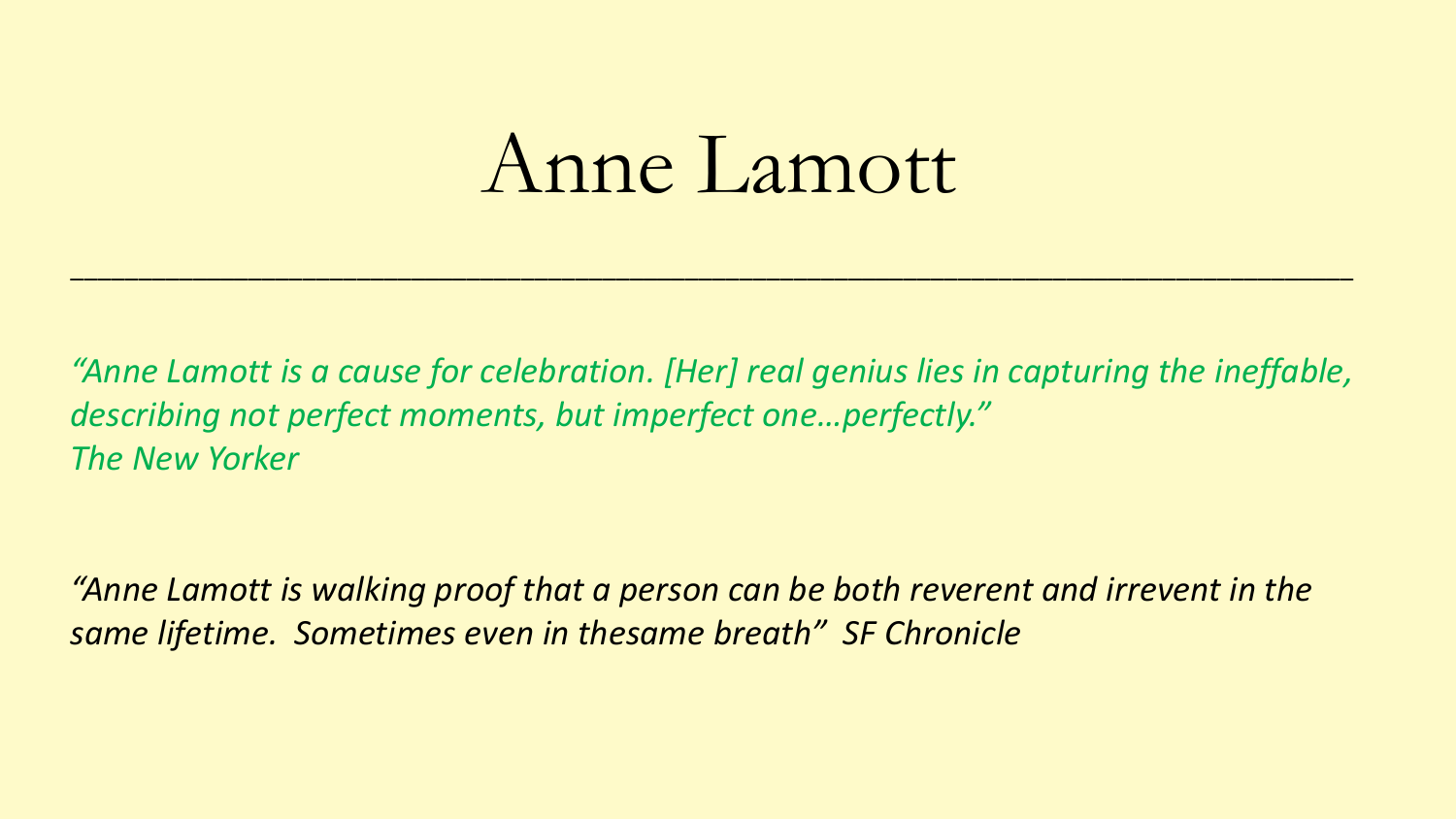## ANNE LAMONT

Guru of Optimism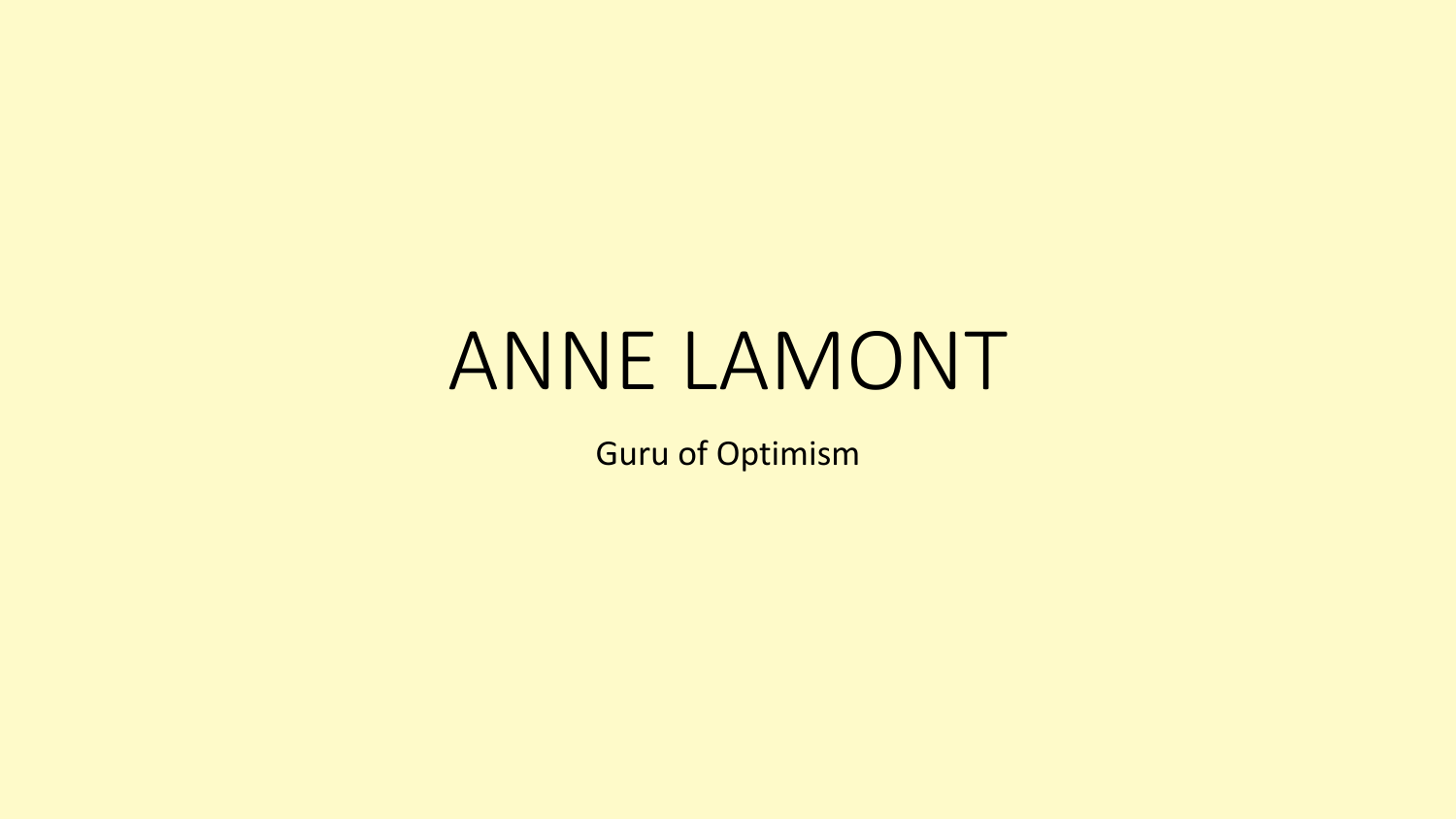

m











The first of the property and the first property from the Party.

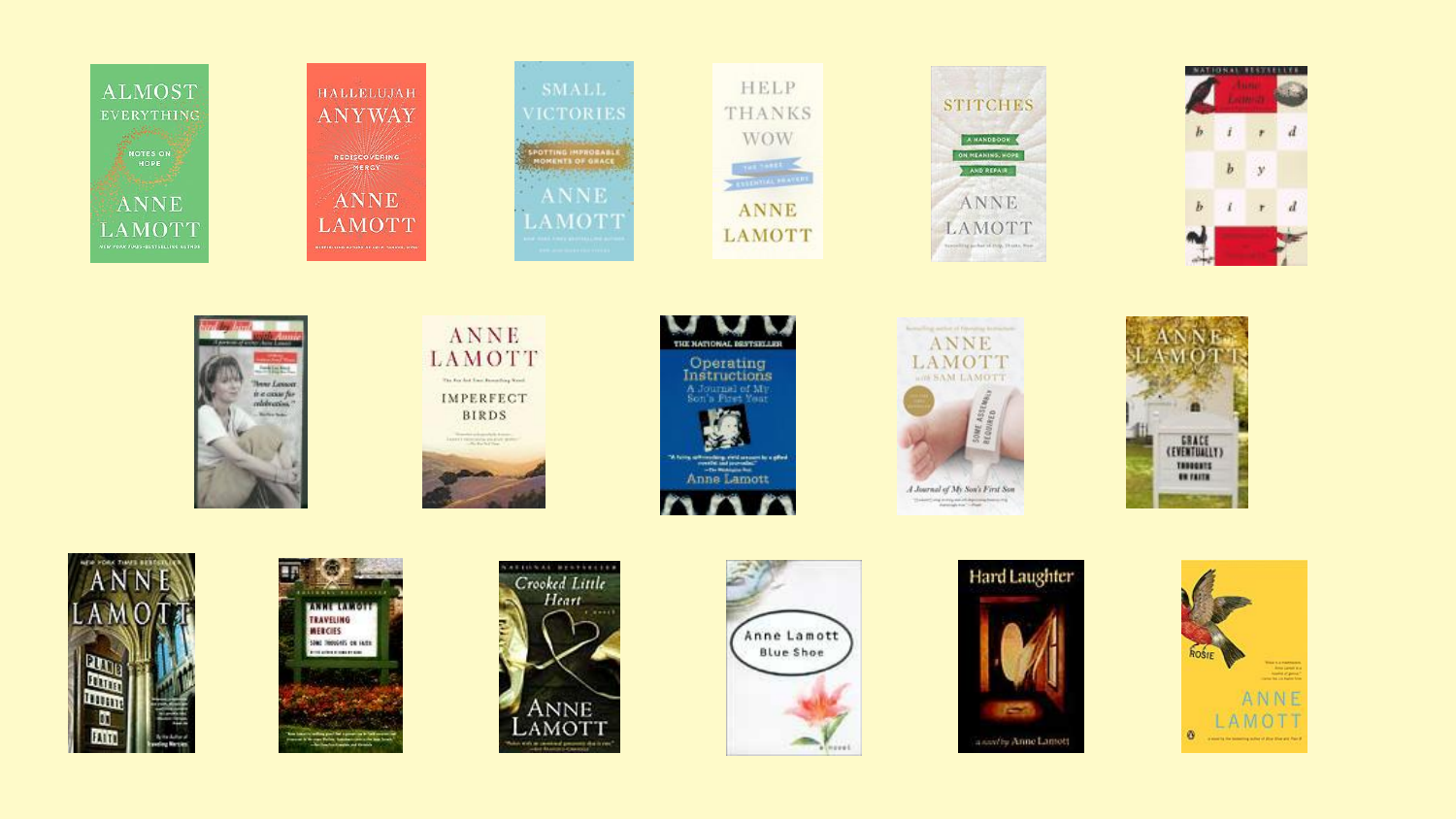Lamott was born April 10, 1954 in [San Francisco](https://en.wikipedia.org/wiki/San_Francisco), and is a graduate of [Drew School](https://en.wikipedia.org/wiki/Drew_School). She was a student at [Goucher College](https://en.wikipedia.org/wiki/Goucher_College) for two years where she wrote for the newspaper. Her father, [Kenneth Lamott,](https://en.wikipedia.org/wiki/Kenneth_Lamott) was also a writer. Her first published novel *Hard Laughter* was written for him after his diagnosis of brain cancer. She has one son, Sam, who was born in August 1989 and a grandson, Jax, born in July 2009.

She is an American novelist and non-fiction writer, a [progressive](https://en.wikipedia.org/wiki/Progressivism_in_the_United_States) political activist, public speaker, and writing teacher. Lamott is based in [Marin County, California](https://en.wikipedia.org/wiki/Marin_County,_California), her nonfiction works are largely autobiographical. Marked by their self-deprecating humor and [openness, Lamott's writings cover such subjects as](https://en.wikipedia.org/wiki/Single_parent) [alcoholism,](https://en.wikipedia.org/wiki/Alcoholism) singlemotherhood, [depression,](https://en.wikipedia.org/wiki/Clinical_depression) and [Christianity.](https://en.wikipedia.org/wiki/Christianity)

Lamott's life was documented in [Freida Lee Mock](https://en.wikipedia.org/wiki/Freida_Lee_Mock)'s 1999 documentary *Bird by Bird with Annie: A Film Portrait of Writer Anne Lamott*. Because of the documentary and her following on Facebook and other online networks, she is often called the "People's Author".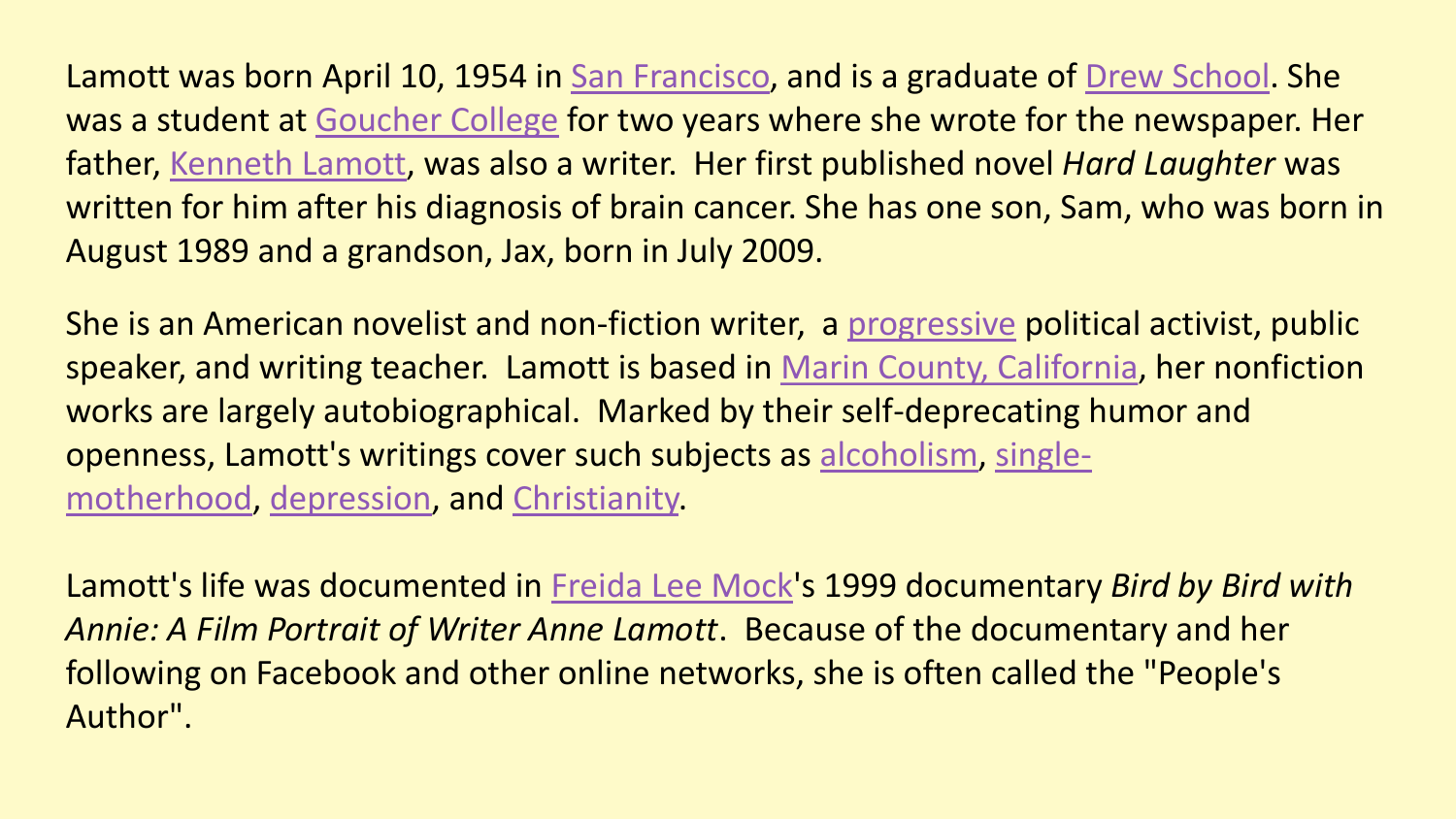## Personal life

On April 13, 2019, when Lamott was 65, she wed for the first time. She married Neal Allen, 63, a former vice president for marketing at the McKesson Corporation in San Francisco. The couple had met in August 2016 through OurTime, a matchmaking site for people over 50. He was a twicedivorced father of four, who had left his job at McKesson to devote himself to writing. He was living alone in a house in the woods in Lagunitas, Calif. She was the mother of 29-year-old Sam Lamott and the grandmother of his son, 9-year-old Jax Lamott. Seven months after Anne Lamott and Neal Allen's first date, they bought a run-down house together in Fairfax, Calif., which they renovated and made their shared home.

*I try to write the books I would love to come upon, that are honest, concerned with real lives, human hearts, spiritual transformation, families, secrets, wonder, craziness—and that can make me laugh. When I am reading a book like this, I feel rich and profoundly relieved to be in the presence of someone who will share the truth with me, and throw the lights on a little, and I try to write these kinds of books. Books, for me, are medicine*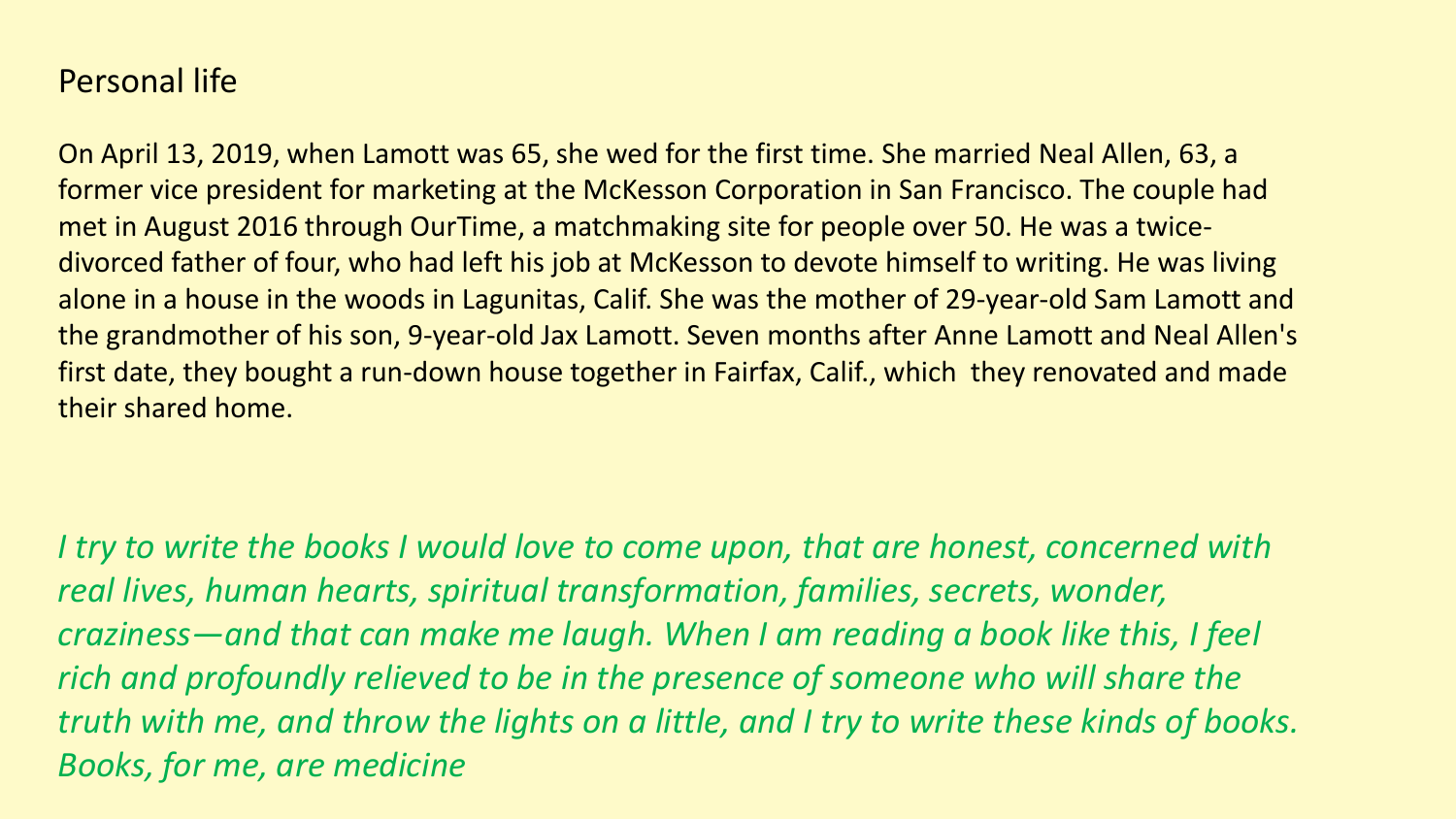[Traveling Mercies: Some Thoughts on Faith](http://amzn.to/2pwh83n) // This was the first faith-based book by Lamott I read, and it made me declare her a new favorite back in 2014. I wrote this as my initial review: She's frank, honest, refreshing, sentimental, wise and witty. An author with dreadlocks that shares thoughts on faith but isn't afraid of cussing is my kind of author. This book is a great collection of Anne's "thoughts on faith" -- a definite must-read. (All still true) *Rachel Dawson*

*\* \* \* \* \* \**

The core theme of "Almost Everything" is the quandary of how not to hate. Although there are some great sections on joy — she's like a funky, flower-power lady channeling C. S. Lewis about being designed for joy, making a sly argument from design for ultimate meaning — and plenty of upbeat stories; she is sincerely worried about the damages to our soul when we hate.

She quotes Booker T. Washington and Martin Luther King Jr., elegant reminders that hate not only isn't very effective but belittles our own souls.

"It may be comforting for a bit, she admits, but, "regrettably, it's malignant." I wonder how many readers will nod in recognition when she tells of enjoying her loathing. "It's not white-hot hate," she says, "as I can't afford to be ignited and let it consume my life, but there is a lot of heat in there, a combination of sickness and fire. The fever makes me into a war zone of blasts, rubble, mission creep, and the ministrations of my own private USO. It steals from me what one might call my better angels, my higher self, my center; c'est la guerre." *Byron Borger Post Gazette*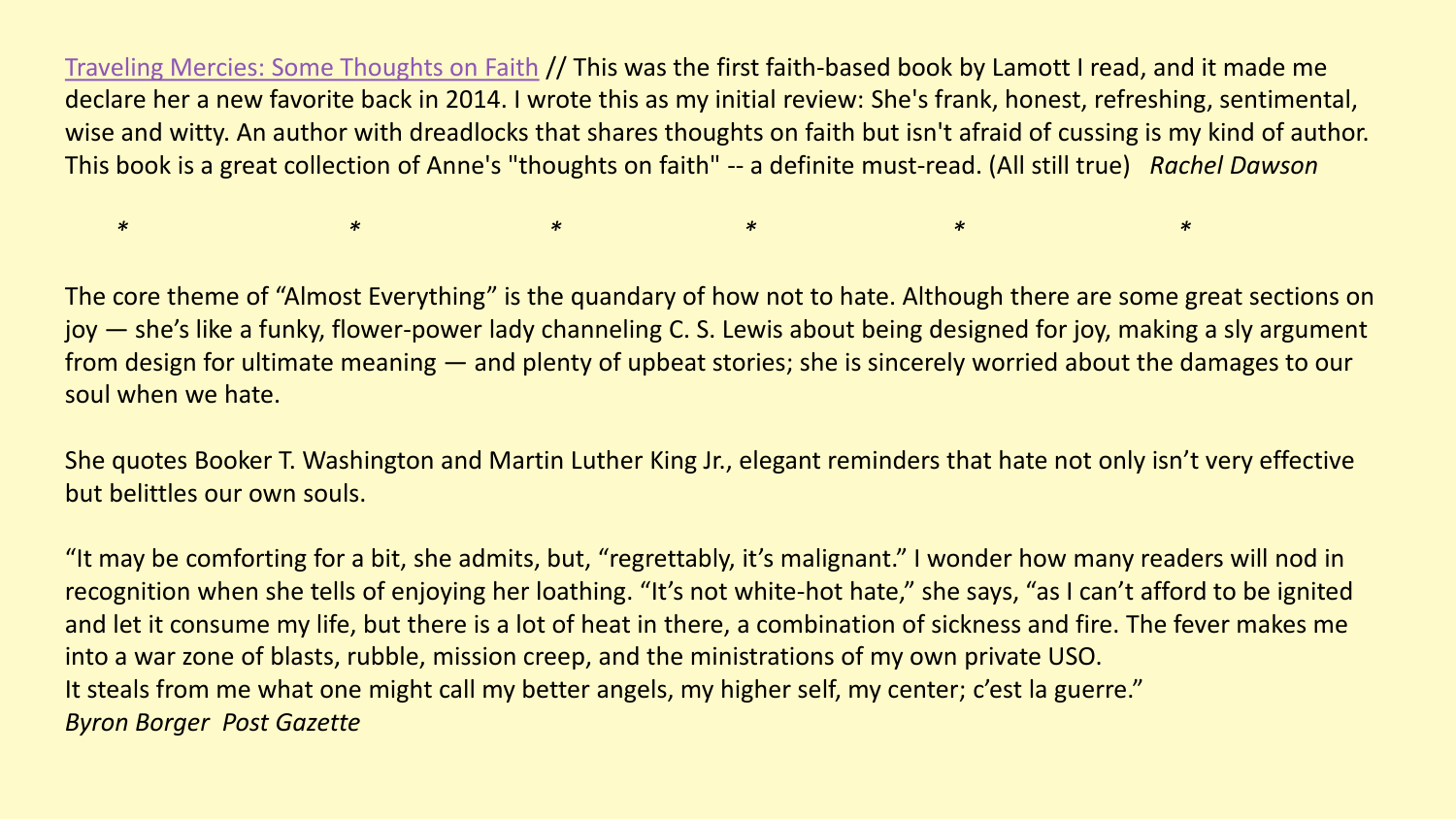"The profession of teaching has taught me that Lamott's view of merciful action is impractical and improper. She thinks that "over and over, in spite of our awfulness and having squandered our funds, the ticket-taker at the venue waves us on through" (138). I tend to err on the side of believing there is no such thing as a free lunch. What is merciful is not always just. What is just is not always compassionate. Justice can be very unkind.

"Not that I expect her to read this, but if she does, perhaps I'm just giving Lamott an opportunity to work on her own instincts toward mercy. How she processes her feelings about this criticism may offer a chance for personal growth. In describing a personal rivalry she quietly built up inside herself with regard to another unnamed writer, she says she understood well how "a blend of damage, obsessiveness, envy, and empathy was an occupational requirement for writers. Live by the sword, die by the sword" (137). Of my sword I shall make mercy? Ugh.

"Probably I'm not cut out to give opinions on contemporary spiritual teachers like Lamott. Good for her for feeling the feels and trying to get them on paper. I lack the pathos for it, or at least pathos lacks the credibility for it with me. Pathos may be a reason to act, but it never builds a strong argument because at a minimum it defies intellectual rigor and sometimes even basic fairness. It rarely transfers easily from situation to situation. Mercy must be more than what your heart tells you to do. Though I am happy to agree that the perfect is the enemy of the good, pathos is not necessarily its most natural ally. But I can hallelujah anyway."

*From a longer review by Megan Volpert in PopMatters 22 May 2017*